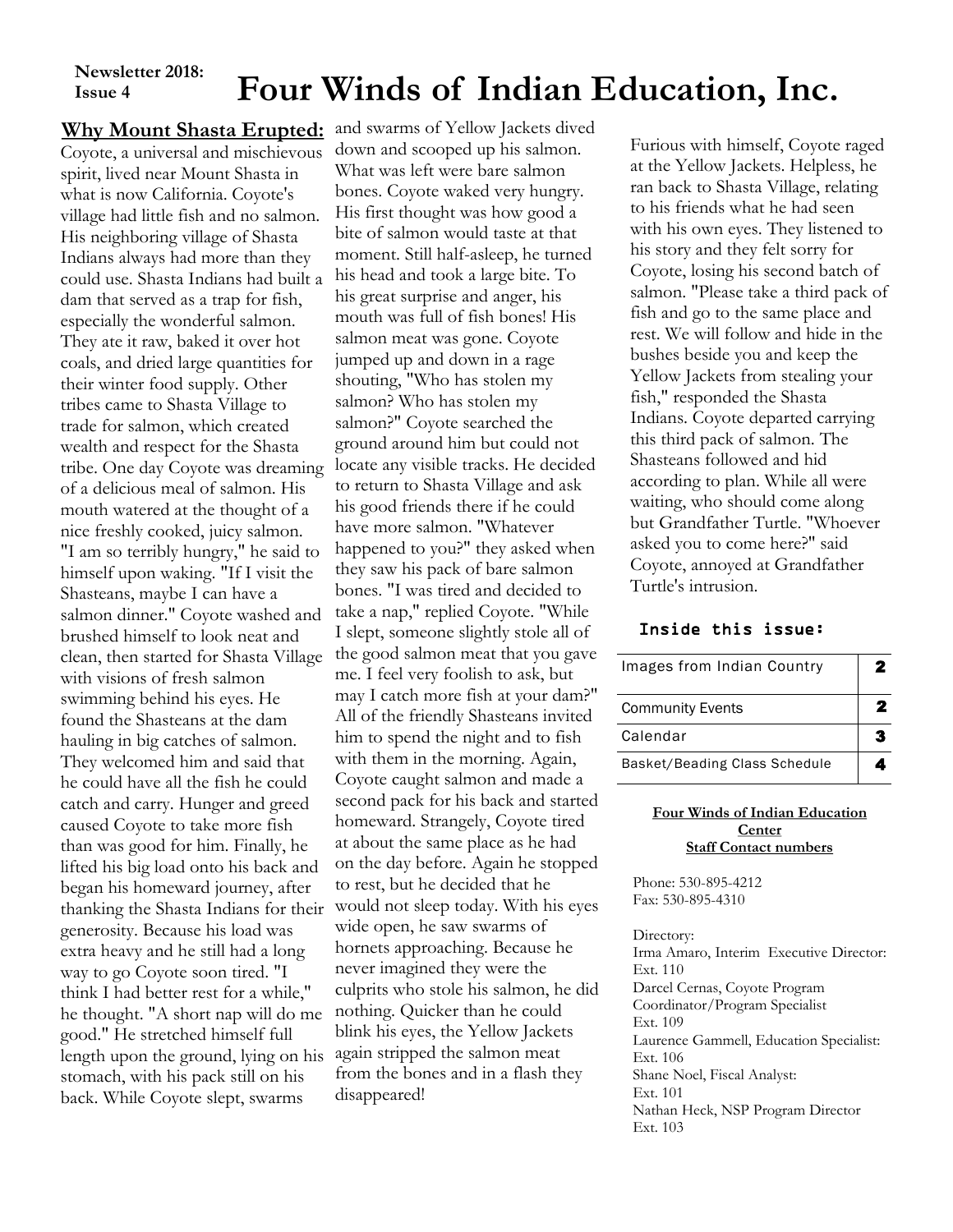#### **Story cont…...**

"Why did you come here to bother us," taunted Coyote. "We are waiting for the robber Yellow Jackets who stole two packs of salmon. We'll scare them away this time with all my Shasta friends surrounding this place. Why don't you go on your way?" But Turtle was not bothered by Coyote; he continued to sit there and rest himself. Coyote again mocked Grandfather Turtle and became so involved with him that he was completely unaware when the Yellow Jackets returned. In a flash, they stripped the salmon bones of the delicious meat and flew away! Coyote and the Shasta Indians were stunned for a moment. But in the next instant, they took off in hot pursuit of the Yellow Jackets. They ran and ran as fast as they could, soon exhausting themselves and dropping out of the race. Not Grandfather Turtle, who plodded steadily along, seeming to know exactly how and where to trail them. Yellow Jackets, too, knew where they were going, as they flew in a straight line for the top of Mount Shasta. There they took the salmon into the center of the mountain through a hole in the top. Turtle saw where they went, and waited patiently for Coyote and the other stragglers to catch up to him. Finally, they all reached the top, where turtle showed them the hole through which the Yellow Jackets had disappeared. Coyote directed all the good people to start a big fire on the top of Mount Shasta. They fanned the smoke into the top hole, thinking to smoke out the yellow jackets. But the culprits did not come out, because the smoke found other holes in the side of the mountain. Frantically, Coyote and the Shasta Indians ran here, there, and everywhere, closing up the smaller smoke holes. They hoped to suffocate the Yellow Jackets within the mountain. Furiously, they worked at their task while Grandfather Turtle crawled up to the very top of Mount Shasta. Gradually, he lifted himself onto the top hole and sat down, covering it completely with his massive shell, like a Mother Turtle sits on her nest. He succeeded in completely closing the top hole, so that no more smoke escaped. Coyote and his friends closed all of the smaller holes. "Surely the Yellow Jackets will soon be dead," said Coyote as he sat down to rest. What is that rumbling noise, everyone questioned? Louder and louder the noise rumbled from deep within Mount Shasta. Closer and closer to the top came the rumble. Grandfather Turtle decided it was time for him to move from his hot seat. Suddenly, a terrific explosion occurred within the mountain, spewing smoke, fire, and gravel everywhere! Then to Coyote's delight, he saw his salmon miraculously pop out from the top hole of Mount Shasta--cooked and smoked, ready to eat! Coyote, the Shasta Indians, and Grandfather Turtle sat down to a well-deserved meal of delicious salmon. To this day, the Shasta Indian tribe likes to conclude this tale saying, "This is how volcanic eruptions began long, long ago on Mount Shasta."

# Images from Indian Country



# **Community Events**

#### **Big Day 5k & 1k Color Run: Saturday April 21st, 2018**

Packet pick up will be held at 13539 Garner Lane (Pleasant Valley Baptist

Church), on Friday 3:30-6:30 and again on race day from 7:30-8am.

1k Start Time: 8:30am 5k Start Time: 9am

**\***EARLYBIRD PRICING in effect until 7/31/17 at midnight\* Limited to

500 participants! Jogging strollers welcome!

#### **28th Annual CIBA Gathering: June 22nd-24th, 2018**

**Location:** Berry Creek Rancheria Gold Country Hotel and Casino, Conference Center 4020 Olive Hwy. Oroville, CA 95966 800.334.9400

\*Friday June 22nd: 10am-5pm

\*Saturday June 23rd: 10am-5pm

\*Sunday June:24th: 10am-12pm (closing circle)



#### **2018 Stillwater Pow Wow: Obctober 5th-7th, 2018**

**Location:** 1890 Briggs St. Anderson, Ca. 96007

**Contact Information**: Louise Davis (530)225-8979

**Friday:** Gates open at 4:00 pm-Grand Entry at 7:00pm

**Saturday:** Gates open at 9:00 am-Grand Entry At 1:00 pm and 7:00 pm

**Sunday:** Gates open at 9:00 am- Grand entry at noon

# **Sudoku**



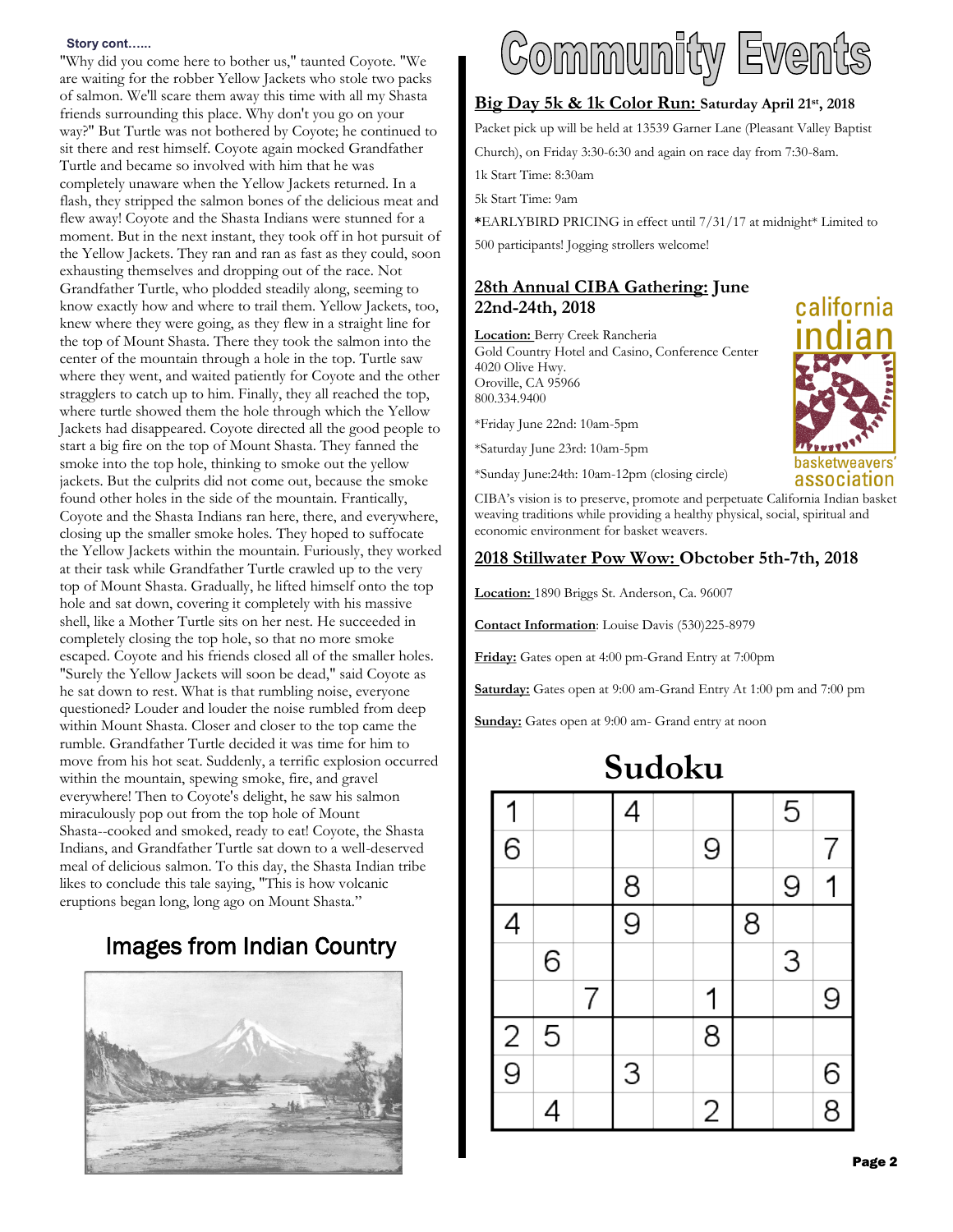# April 2018

| Sun          | Mon                | Tue               | Wed                     | Thu                                                      | Fri               | Sat            |
|--------------|--------------------|-------------------|-------------------------|----------------------------------------------------------|-------------------|----------------|
| $\mathbf{1}$ | $\overline{2}$     | $\overline{3}$    | $\overline{4}$          | 5                                                        | 6                 | $\overline{7}$ |
| *Easter      | -Computer Lab 9-4  | -Computer Lab 9-4 | -Computer Lab 9-4       | -Computer Lab 9-4                                        | -Computer Lab 9-4 |                |
| *April Fools | -No $\mathbf{ASP}$ | -ASP 3-6          | -ASP 3-6                | -ASP 3-6                                                 | -ASP 2-6          |                |
| Day          |                    |                   |                         | -Basket/Beading Class<br>$6-9$ pm                        |                   |                |
| 8            | 9                  | 10                | 11                      | 12                                                       | 13                | 14             |
|              | -Computer Lab 9-4  | -Computer Lab 9-4 | -Computer Lab 9-4       | -Computer Lab 9-4                                        | -Computer Lab 9-4 |                |
|              | -ASP 3-6           | -ASP 3-6          | -ASP 3-6                | -ASP 3-6                                                 | -ASP 2-6          |                |
|              |                    |                   |                         | -Basket/Beading Class<br>$6-9$ pm                        |                   |                |
| 15           | 16                 | 17                | 18                      | 19                                                       | 20                | 21             |
|              | -Computer Lab 9-4  | -Computer Lab 9-4 | -Computer Lab 9-4       | -Computer Lab 9-4                                        | -Computer Lab 9-4 |                |
|              | -ASP 3-6           | -ASP 3-6          | -ASP 3-6                | $-ASP$ 3-6                                               | -ASP 2-6          |                |
|              |                    |                   |                         | -Basket/Beading Class<br>$6-9$ pm                        |                   |                |
| 22           | 23                 | 24                | 25                      | 26                                                       | 27                | 28             |
| Earth Day    | -Computer Lab 9-4  | -Computer Lab 9-4 | -Computer Lab 9-4       | -Computer Lab 9-4                                        | -Computer Lab 9-4 |                |
|              | -ASP 3-6           | -ASP 3-6          | -ASP 3-6                | -ASP 3-6                                                 | -ASP 2-6          |                |
|              |                    |                   |                         | -Basket/Beading Class<br>$6-9$ pm                        |                   |                |
| 29           | 30                 |                   |                         |                                                          |                   |                |
|              | -Computer Lab 9-4  |                   |                         |                                                          |                   |                |
|              | $-ASP$ 3-6         |                   |                         |                                                          |                   |                |
|              |                    |                   |                         | Computer Lab - GED Preparation, Resume Development, etc. |                   |                |
|              |                    |                   |                         | ASP- After School Program                                |                   |                |
|              |                    |                   |                         | Lunch-12-1pm                                             |                   |                |
|              |                    |                   | Keep Tobacco Use Sacred |                                                          |                   |                |